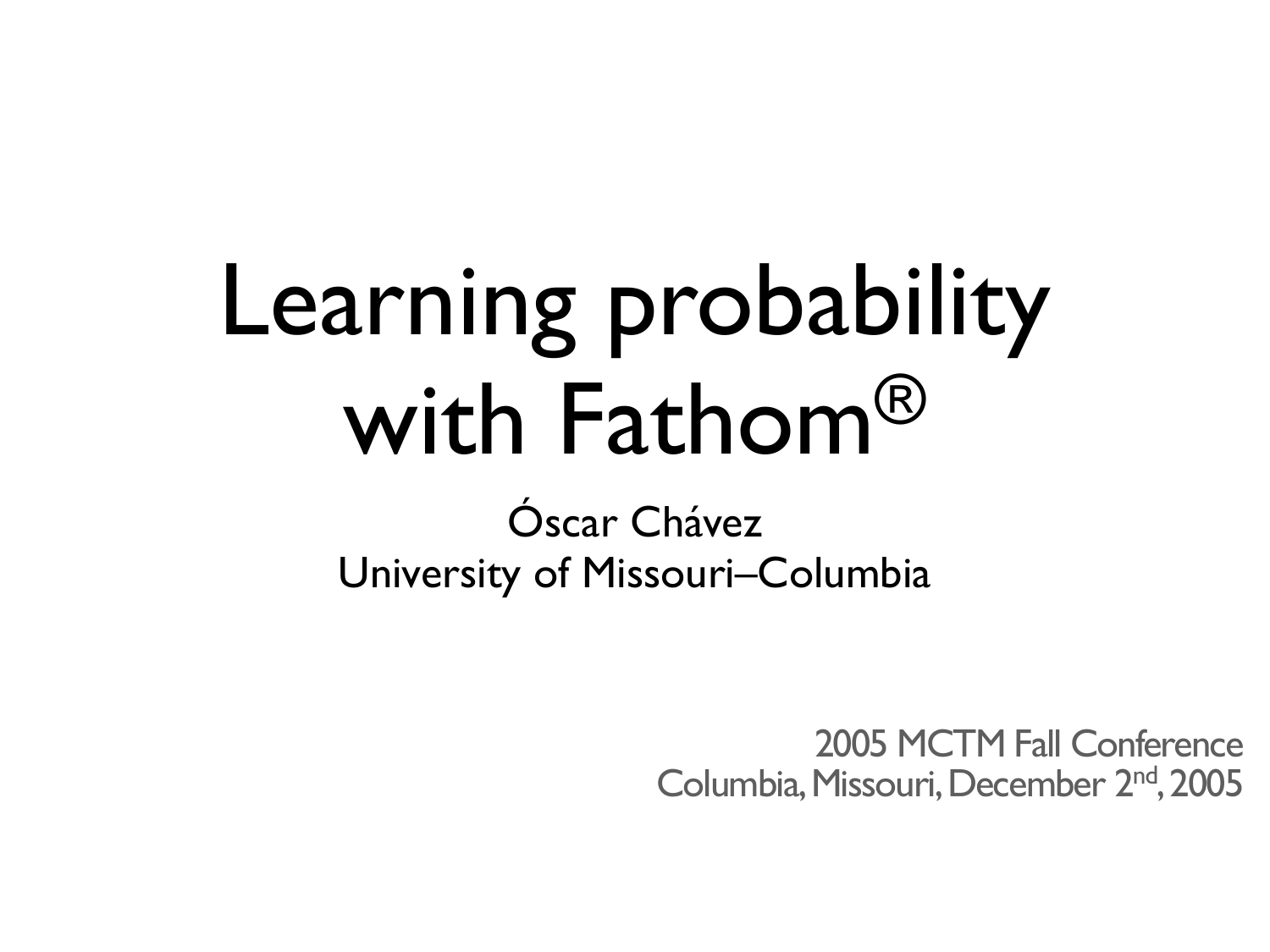#### Overview

- What the Standards say about the learning of probability
- What research says about the learning of probability
- Dice and coins with Fathom
- Solving problems by doing simulations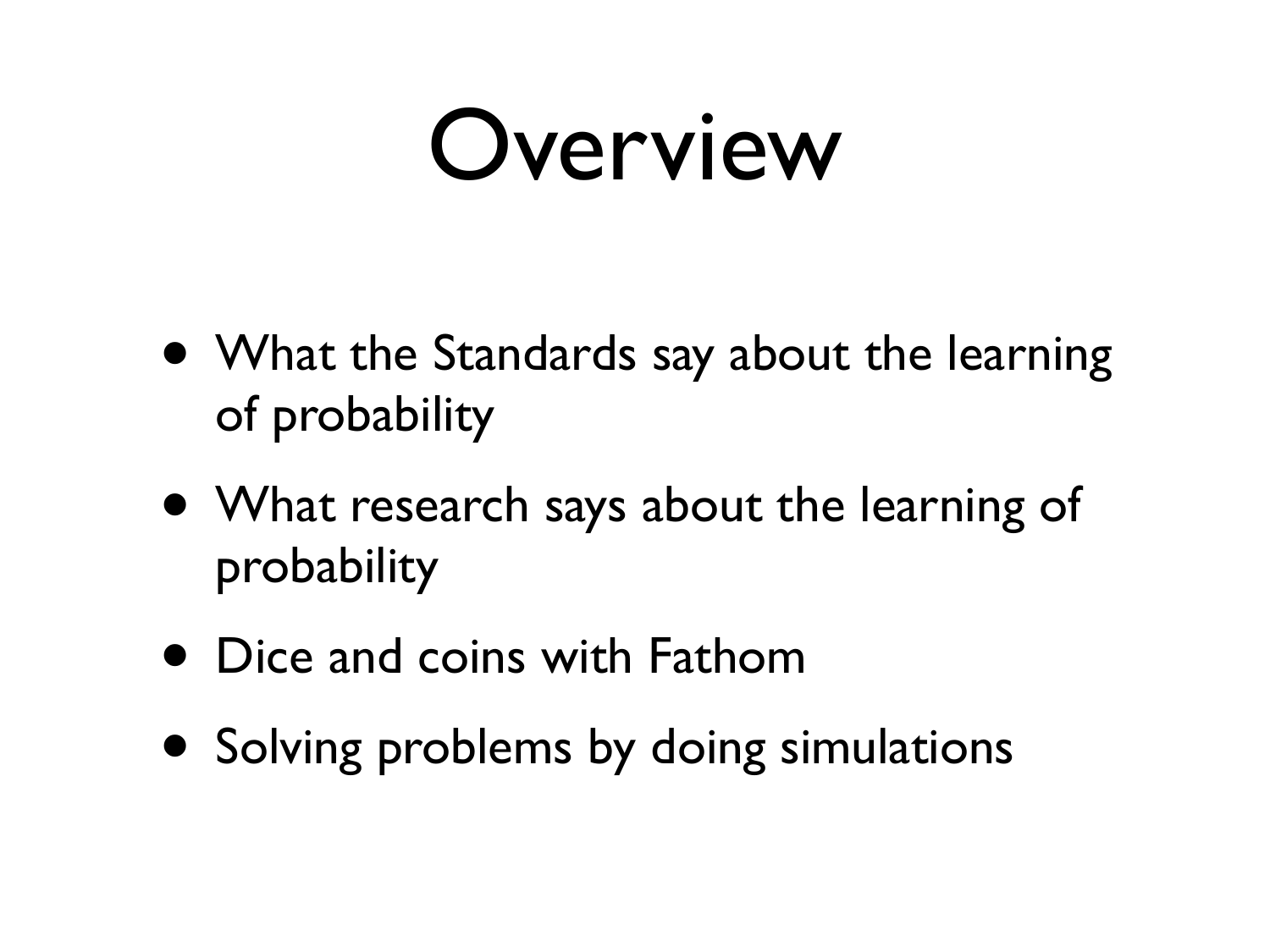#### The Data Analysis and Probability Standard

In grades 9–12 all students should—

• understand the concepts of sample space and probability distribution and construct sample spaces and distributions in simple cases;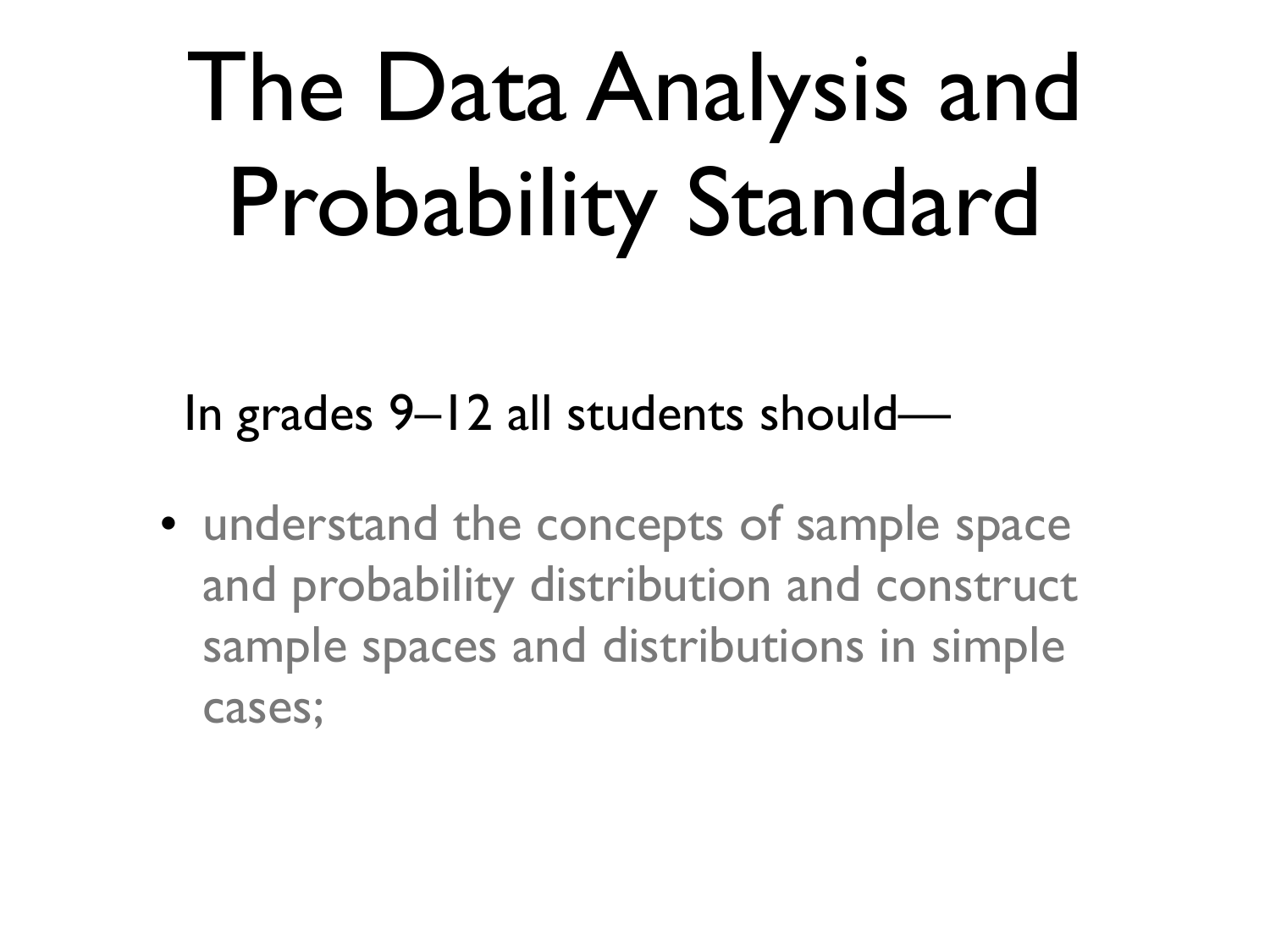#### The Data Analysis and Probability Standard

- use simulations to construct empirical probability distributions;
- compute and interpret the expected value of random variables in simple cases;
- understand the concepts of conditional probability and independent events;
- understand how to compute the probability of a compound event.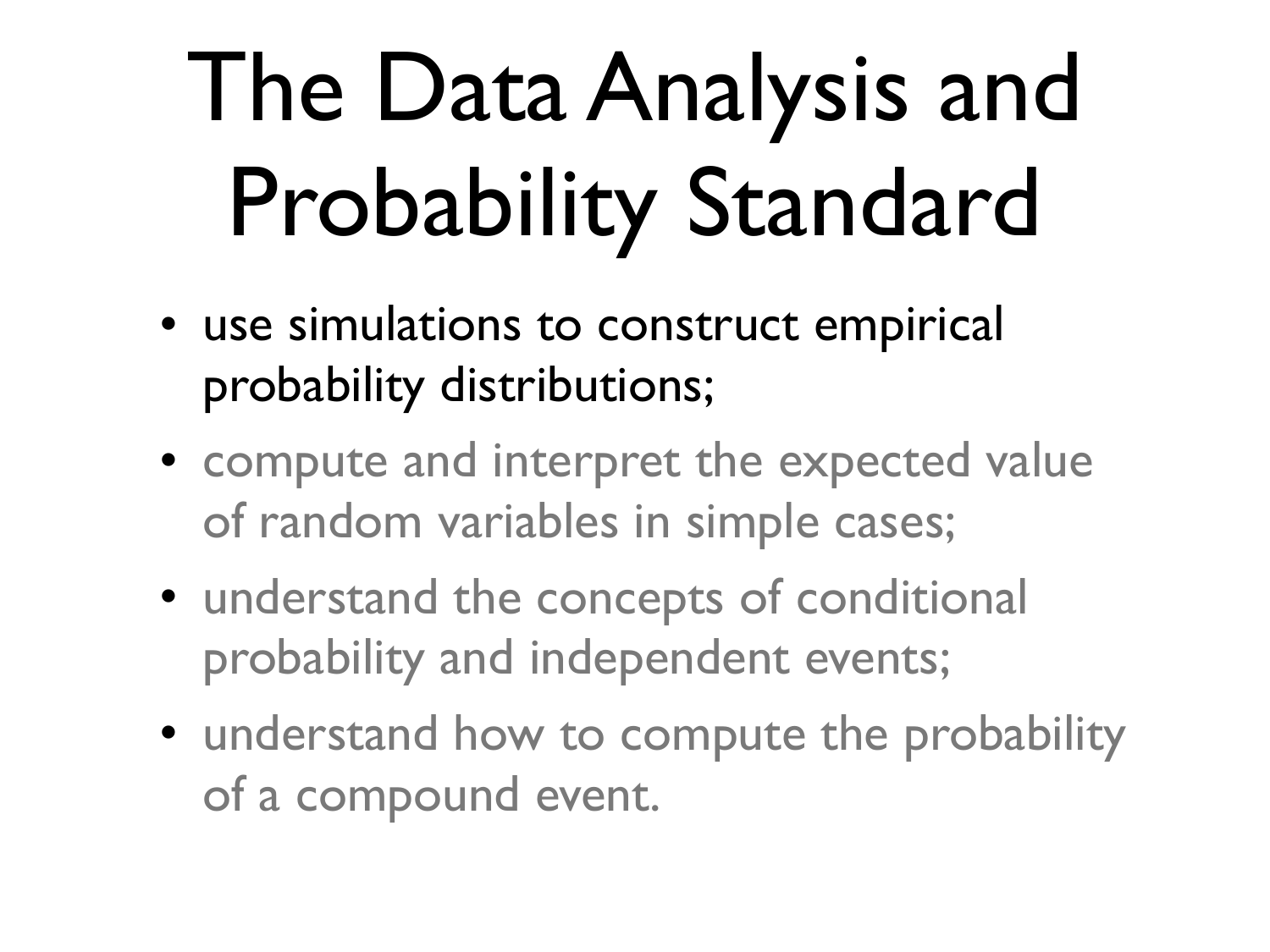# Addressing Misconceptions

[A]n initial formalistic approach to probability is unlikely to help students overcome misconceptions. However, if probability is introduced first through experiments, students appear to have more success in overcoming their probabilistic prejudices.

#### Shaughnessy (1981)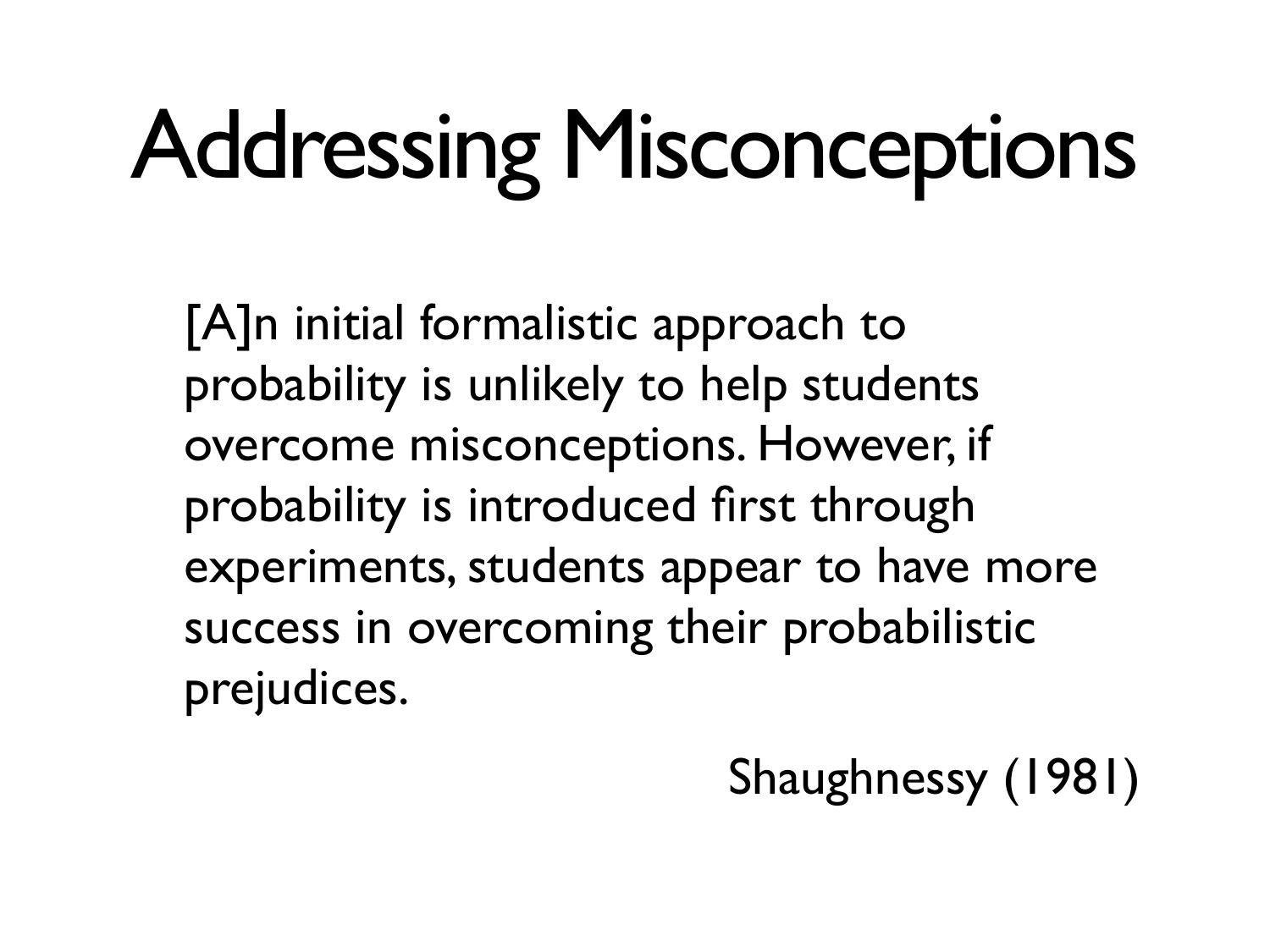# Using Fathom

• Dice and coins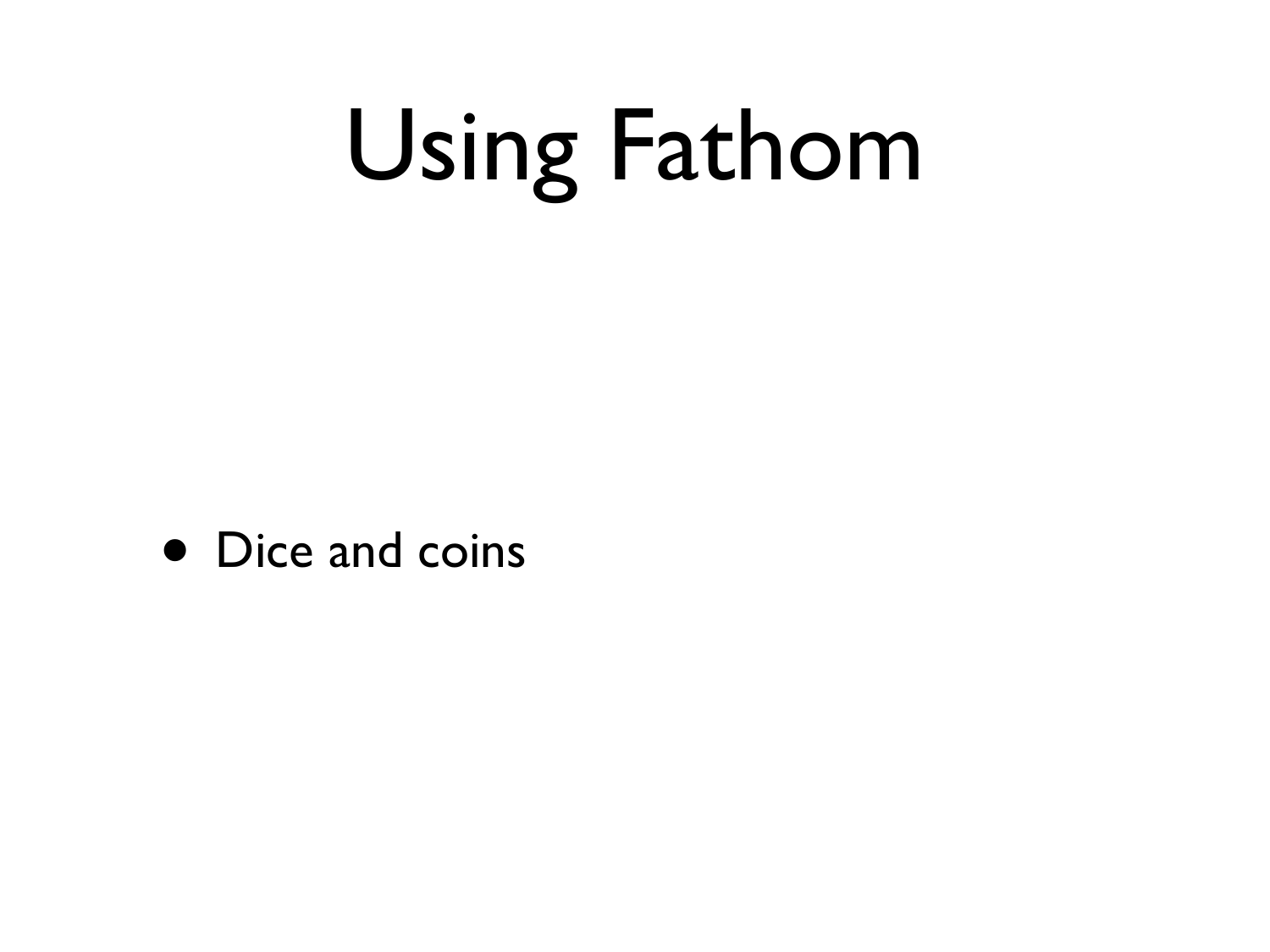# One Son Policy

In order to limit the growth of China's population, some politicians have suggested that families be limited to a single child. However, for a variety of cultural reasons, rural Chinese families highly value the birth of a male child.

Based on Konold, C. (1994). Teaching Probability through Modeling Real Problems. *Mathematics Teacher, 87*, 232-235.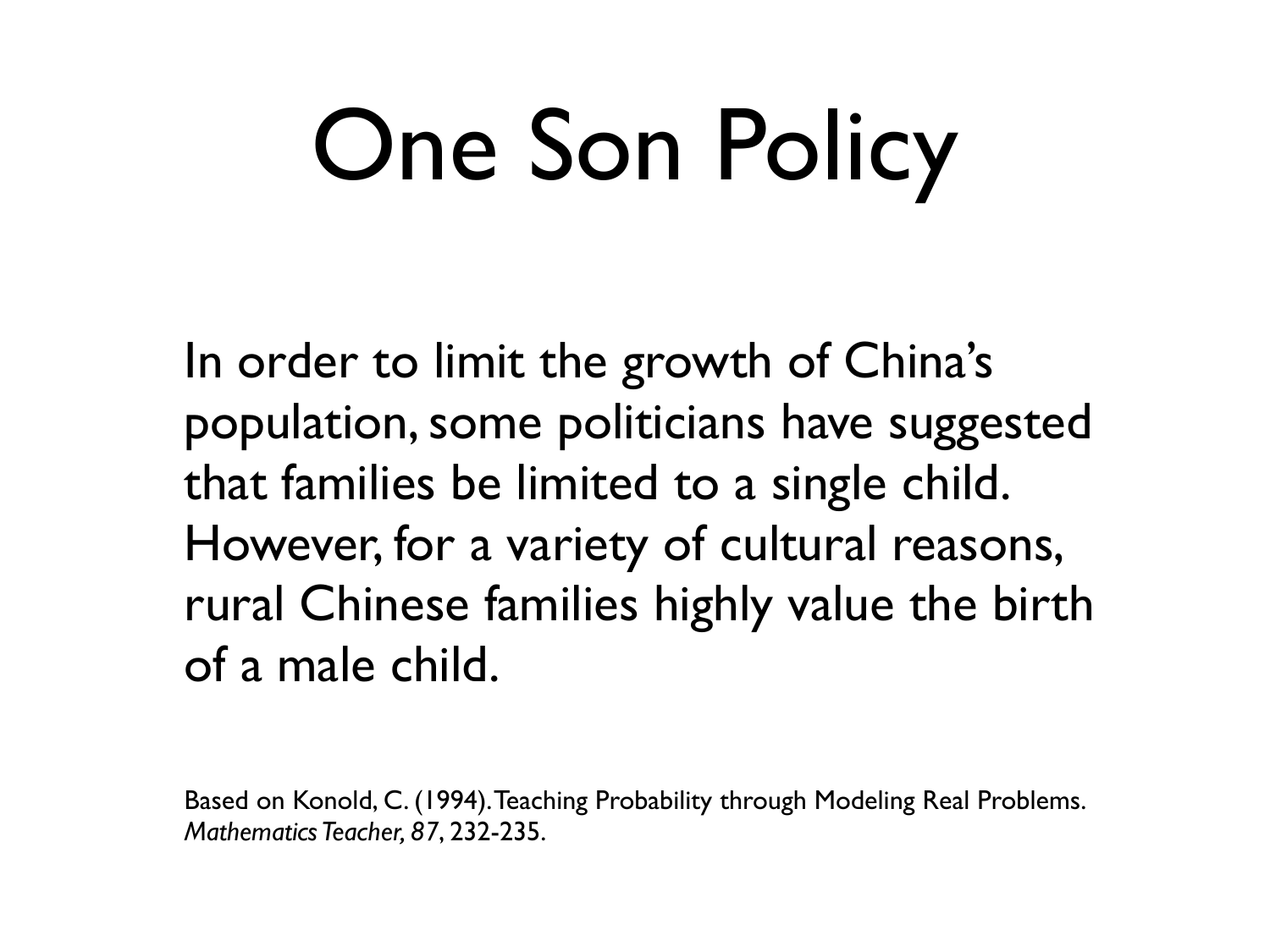### One Son Policy

In a compromise, politicians are discussing implementation of the "One Son" policy. Under this policy, couples may continue to have children until the first son is born; thereafter, the couple is forbidden to have additional children.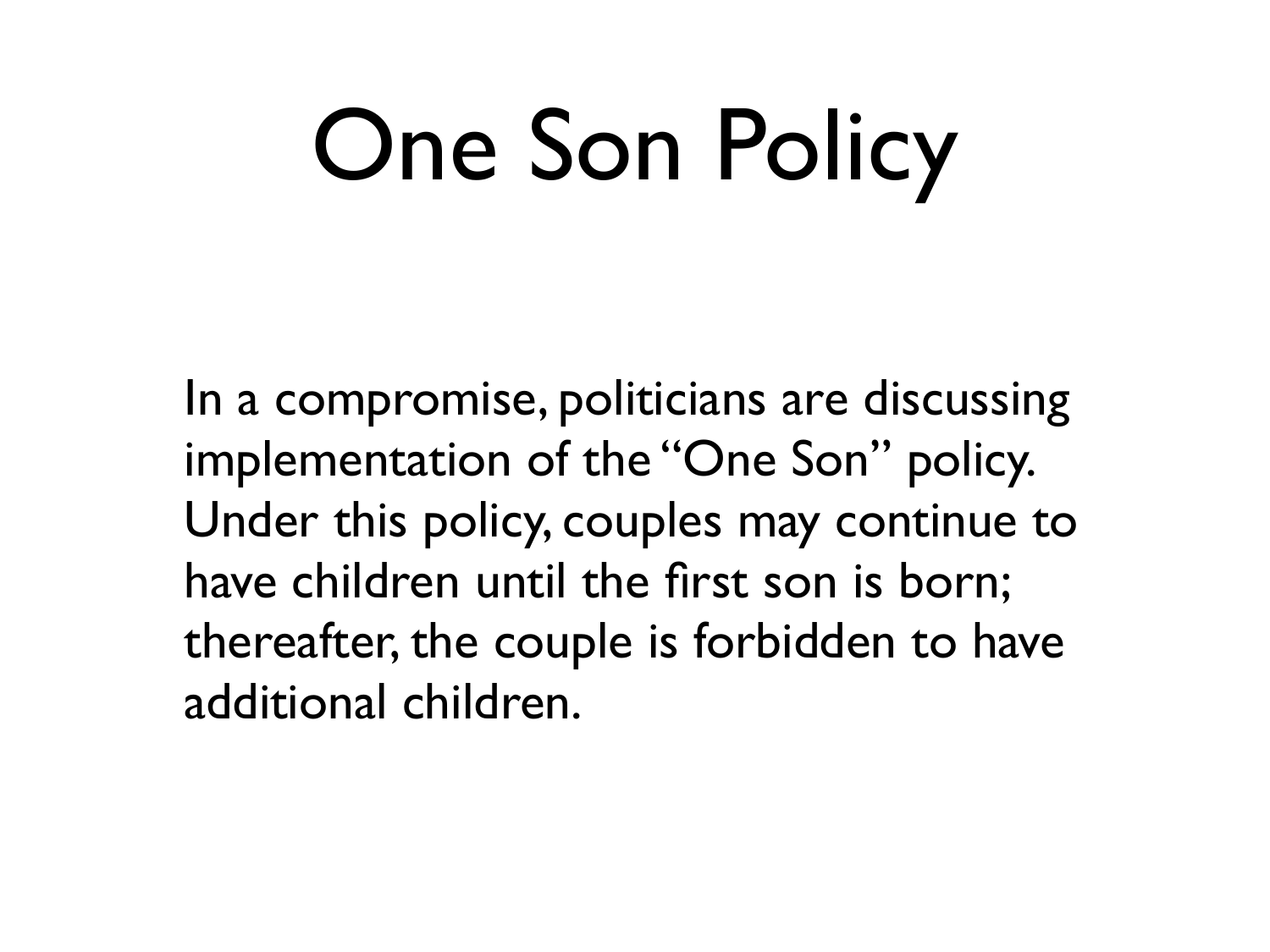# One Son Policy

- Under full compliance of this policy, what will be the average number of children per family?
- What will be the ratio of girls to boys born under this policy?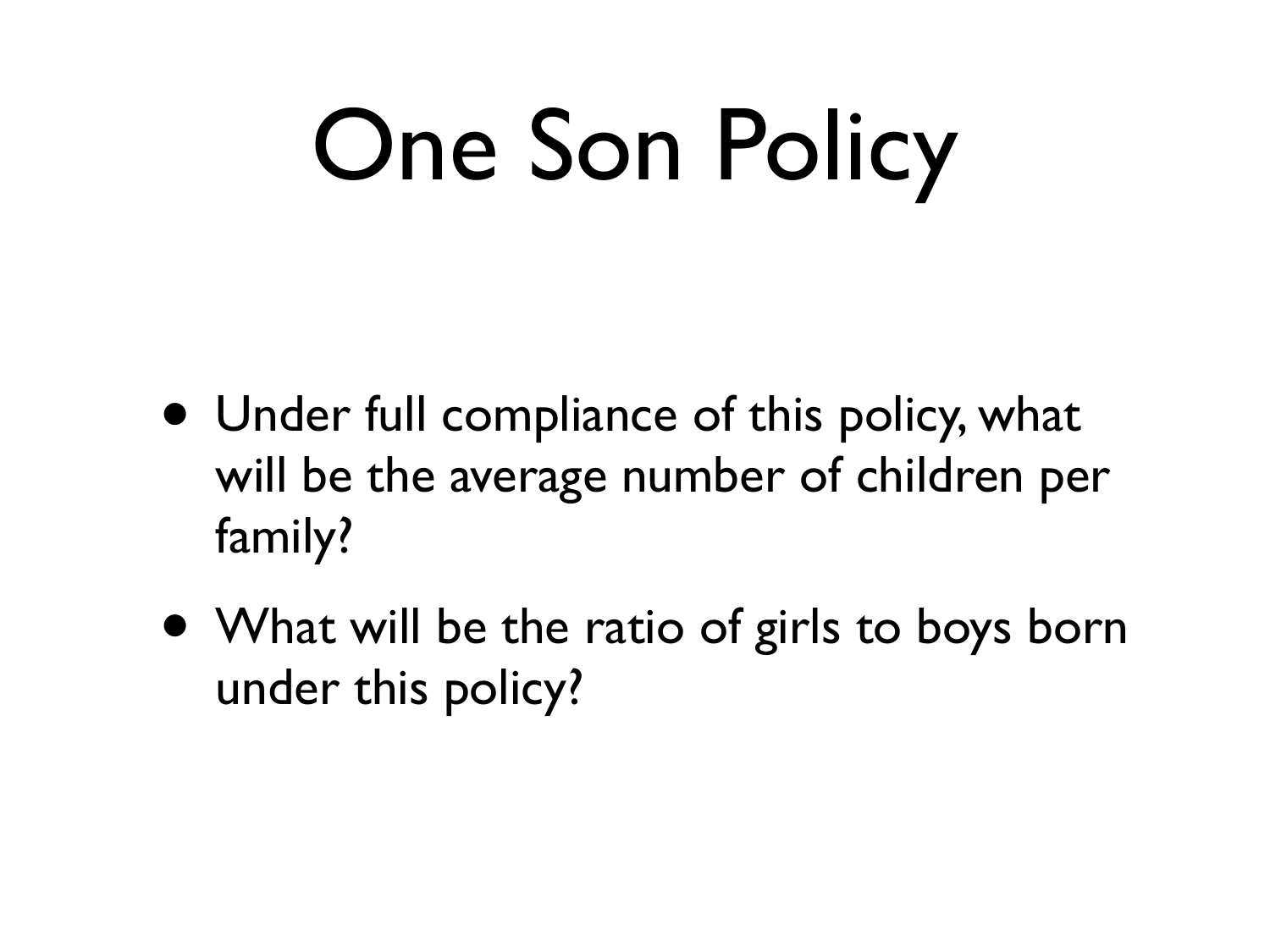#### The Monty Hall Dilemma